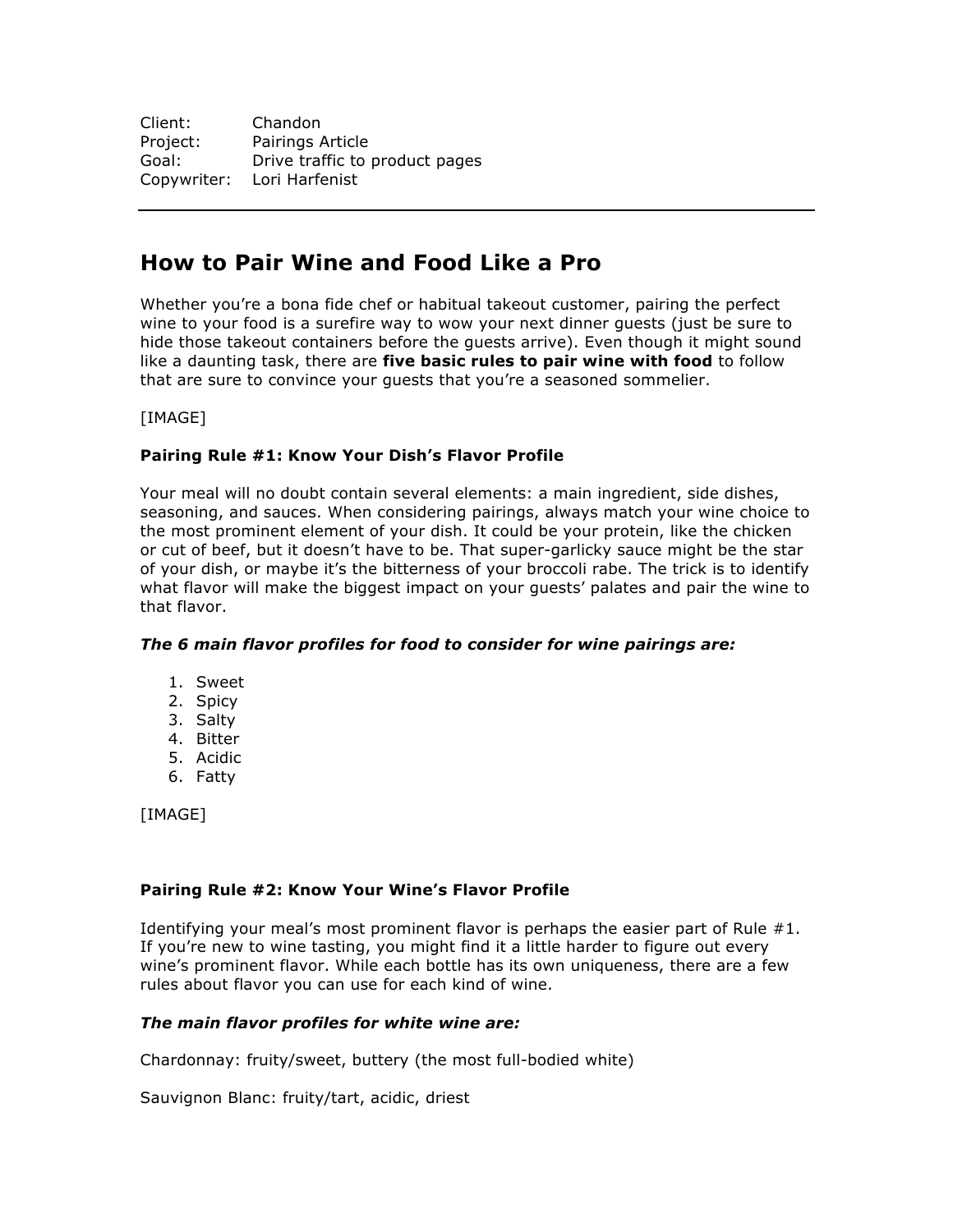Pinot Grigio: crisp, clean, dry

Riesling: sweet, fruity

Moscato: sweet and fruity, heavier than Riesling

# *The main flavor profiles for red wine are:*

Cabernet Sauvignon: full-bodied, rich, herbal

Pinot Noir: lighter-bodied, fruity, fresh

Merlot: medium-bodied, fruity, spicy

# **Pairing Rule #3: Choose Your Wine Pairing Method**

Once you've identified the main flavor of your dish and grasp the basic flavor profiles of wines, you're ready to pair. That doesn't mean the two flavors have to be the same, however. When it comes to wine pairing, there are two approaches you can take.

## *Congruent Wine Pairing*

Congruent pairings are probably what most people assume is meant by wine pairings in general. They are pairings consisting of two similar flavor profiles, like a nice, rich, cheesy dish with a buttery Chardonnay. The two work together to magnify one particular flavor, which is sure to delight and impress your guests.

#### *Complementary Wine Pairing*

Complementary pairings consist of two contrasting flavor profiles that balance each other out. While your cheesy Chardonnay pairing might drench your guests in decadent richness, it also might send them right to the couch before the dessert you bought (don't forget to hide the box!). If you're planning to make it a longer evening, you might want to consider a complementary wine pairing for your cheesy goodness instead. A crisp and clean Pino Grigio would cut through the fat nicely, invigorating your guests back to life.

If you're still not confident in your pairing prowess, here are a few wine and food pairings that are considered foolproof by many people – even sommeliers.

#### *10 of the best food and wine pairings:*

- 1. Red meat with Cabernet Sauvignon
- 2. Seafood with Pino Grigio or Sauvignon Blanc
- 3. Lighter spicy dishes with Riesling
- 4. Heavier spicy dishes with Merlot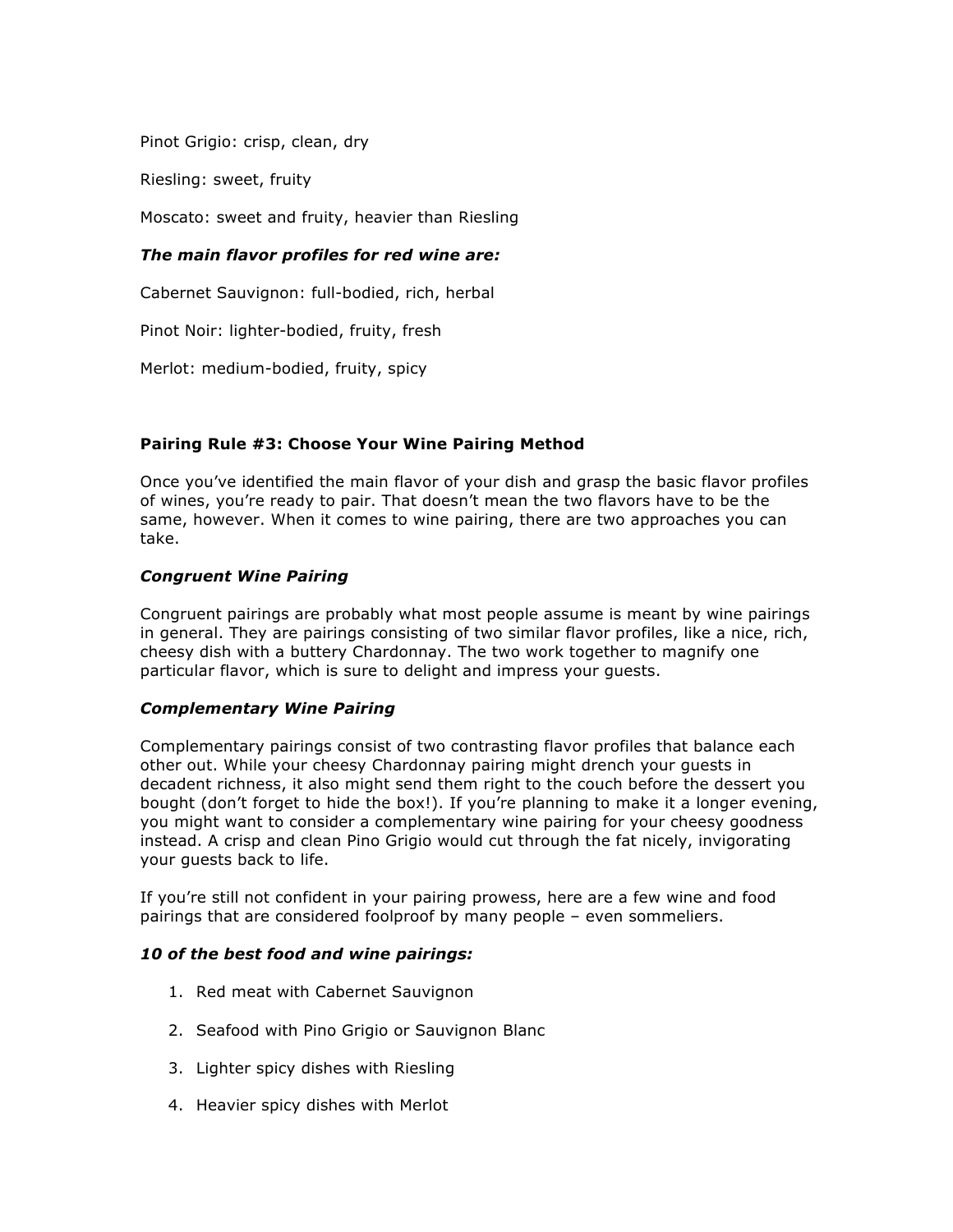- 5. Cheesy dishes with any white
- 6. Light and sweet dishes with Pinot Grigio
- 7. Spicy/sweet dishes with Riesling
- 8. Fatty dishes with any red
- 9. Acidic dishes with Pinot Grigio
- 10. Very salty or sweet dishes with sparkling wines

## **Pairing Rule #4: Consider Pairing Food With a Sparkling Wine**

Yes. That's right. Food and wine pairing isn't just for still wines. And we all know the sound of popping corks always makes a dinner party more festive. At the same time, some of us might be surprised to learn that all bubbly is not champagne. Champagne only comes from Champagne, France. That's easy to remember, right? As for the rest: here's a quick, down-and-dirty guide for how to pair food with sparkling wine.

## *The 5 most common types of sparkling wine are:*

Champagne – slightly fruity but not sweet

Prosecco – sweeter

Cava – dry, citrusy, tart

Sparkling Rosé – more depth than a white sparkling, fruitier than their still counterparts

Sparkling Red – lighter and more complex than their still counterparts

#### *The 4 basic dryness levels of sparkling wine (from sweet to dry) are:*

Dulce

Sec

Dry

Brut

There are variations to each dryness level and wine type. But if you stick with those basics, you'll do just fine. Now, here are some sparkling wine pairing suggestions that are sure to get your dinner party bubbling with fun and deliciousness.

#### *How to pair food with sparkling wine:*

Very salty dishes with any Brut or Cava (try cheese plates or french fries)